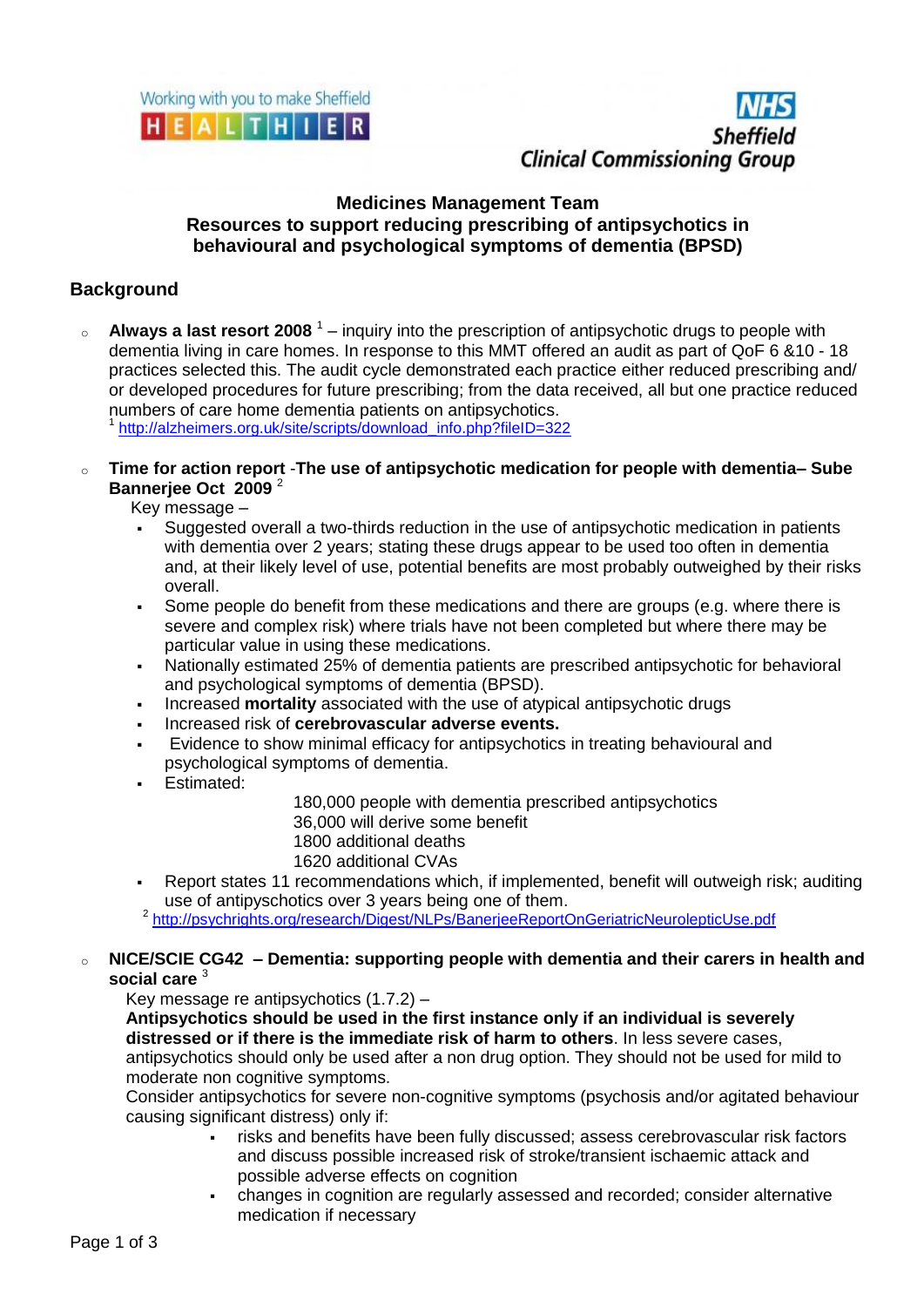- target symptoms have been identified, quantified and documented, and changes are regularly assessed and recorded
- co-morbid conditions, such as depression, have been considered
- the drug is chosen after an individual risk–benefit analysis
- the dose is started low and titrated upwards
- treatment is time limited and regularly reviewed (every 3 months or according to clinical need).

3 <http://www.nice.org.uk/CG42>

<sup>o</sup> Extended follow-up of the DART-AD trial <sup>4</sup> found patients with Alzheimer's disease who continued antipsychotic medication for behavioural or psychiatric problems were twice as likely to die as those switched to placebo. This study adds to the ever-growing evidence suggesting that all antipsychotics, regardless of their type, are associated with an increased risk of serious adverse reactions (in this case mortality) in elderly patients with dementia.

<sup>4</sup> Ballard C, et al. The dementia antipsychotic withdrawal trial (DART-AD): long-term follow-up of a randomised placebo-controlled trial. Lancet Neurology 2009;8/2:151-7 doi:10.1016/S1474- 4422(08)70295-3).

o **Drug Safety Update March 2009**<sup>5</sup> - There is a clear increased risk of stroke and a small increased risk of death when antipsychotics (typical or atypical) are used in elderly people with dementia – assessment at early opportunity to establish the likely factors that may generate / aggregate behavioural symptom. Only one antipsychotic, risperidone, is licensed for treatment of dementiarelated behavioural disturbances: and then only specifically for short term (up to 6 weeks) treatment of persistent aggression in Alzheimer's dementia unresponsive to non-pharmacological approaches and where there is a risk of harm to the patient or others. <sup>5</sup>[http://webarchive.nationalarchives.gov.uk/20091114175357/http://mhra.gov.uk/Publications/Safetyguidance/](http://webarchive.nationalarchives.gov.uk/20091114175357/http:/mhra.gov.uk/Publications/Safetyguidance/DrugSafetyUpdate/CON041211) [DrugSafetyUpdate/CON041211](http://webarchive.nationalarchives.gov.uk/20091114175357/http:/mhra.gov.uk/Publications/Safetyguidance/DrugSafetyUpdate/CON041211)

## **Audits**

o National audit – the Department of Health commissioned the NHS Information Centre (now the HSCIC) to carry out an audit on the use of antipsychotic medication for people with dementia in each primary care trust in England. Non-patient identifiable data was extracted from GP clinical systems to provide information over a six year period (2006 to 2011).

Further information:

[http://www.hscic.gov.uk/searchcatalogue?productid=7624&q=title%3a%22National+Dementia+and+Antip](http://www.hscic.gov.uk/searchcatalogue?productid=7624&q=title%3a%22National+Dementia+and+Antipsychotic+Prescribing+Audits%22&sort=Relevance&size=10&page=1#top 
) [sychotic+Prescribing+Audits%22&sort=Relevance&size=10&page=1#top](http://www.hscic.gov.uk/searchcatalogue?productid=7624&q=title%3a%22National+Dementia+and+Antipsychotic+Prescribing+Audits%22&sort=Relevance&size=10&page=1#top 
) 

- o **MMT re- audit** facilitated by MMT members against NICE CG42 criteria.
- A full re-audit began in January 2015 to determine current prescribing behaviour and identify if prescribing had remained lower than the national average suggested. The information was collected from the all GP computer systems only. It is intended direction will be taken from the mental health portfolio regarding future audits
- There was an increase in the number of patients recorded with diagnosis of dementia **without** a diagnosis of schizophrenic or bipolar disorders. The number prescribed an antipsychotic had however continued to fall from **8.4% to 4.9%** .The number of patients residing in care homes proportionately had decreased but the prescribing rate of antipsychotics was approximately the same. The audit summary is available:

[http://www.intranet.sheffieldccg.nhs.uk/Downloads/Medicines%20Management/Practice%20resourc](http://www.intranet.sheffieldccg.nhs.uk/Downloads/Medicines%20Management/Practice%20resources%20and%20PGDs/BPSD%20re-audit%20summary_2015.pdf) [es%20and%20PGDs/BPSD%20re-audit%20summary\\_2015.pdf](http://www.intranet.sheffieldccg.nhs.uk/Downloads/Medicines%20Management/Practice%20resources%20and%20PGDs/BPSD%20re-audit%20summary_2015.pdf)

### **What support is available?**

### o **PRESQIPP - Reducing Antipsychotic Prescribing in Dementia Toolkit -**

This is a comprehensive resource pack which includes guidance on reviewing and stopping antipsychotics prescribed for BPSD